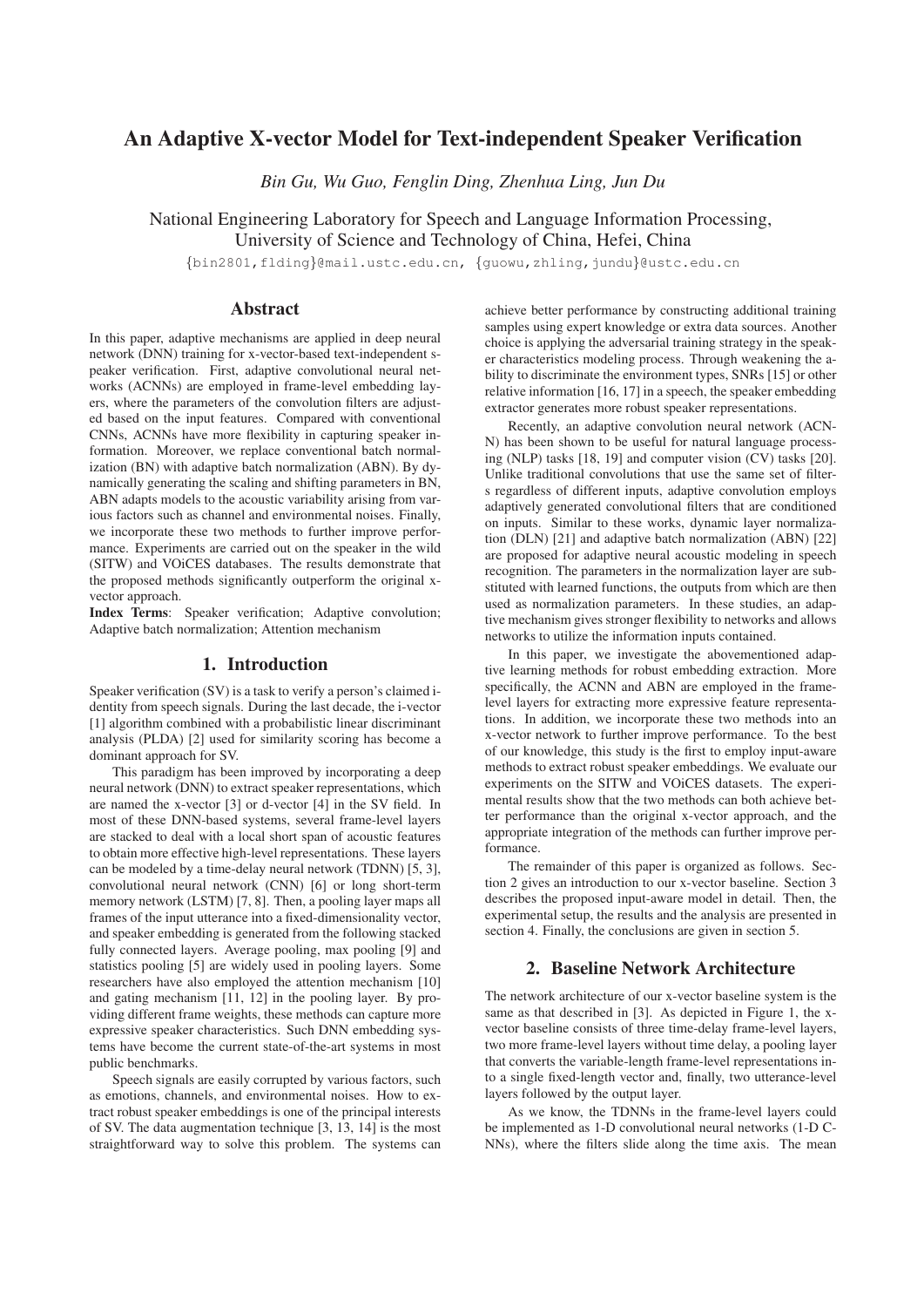and standard deviation of the final frame-level output vectors are calculated and then concatenated together for the pooling layer. All activations in the network are rectified linear units (ReLUs). Batch normalization is used on the activations from all layers except the output layer. The output layer computes an affine transform of its input and then transforms the outputs using softmax. The network is trained to predict the correct speaker labels with cross entropy (CE) loss. Once the DNN is trained, the speaker embeddings are extracted from the layer right after pooling.



Figure 1: *Baseline network architecture.*

## 3. Adaptive X-vector Model

This section introduces the proposed ACNN and ABN. We explain how the parameters are generated and applied to the existing framework.

#### 3.1. Adaptive convolution neural network

Figure 2 schematically shows the overall architecture of our ACNN. Attentive statistics pooling is used to encapsulate the variable size input into a fixed size context vector at first, and this vector adjusts the convolution parameters by determining the weights of the component filters and biases. The final convolutional parameters are linear regressions of these components.

Suppose  $\mathbf{h}_t^l$  is the hidden representation in the  $l^{th}$  layer. The attention mechanism is applied first. The value vectors  $e_t$ and the attention weights  $\alpha_t$  are calculated as follows:

$$
\mathbf{e}_t = \mathbf{h}_t^l * \mathbf{W}_e + \mathbf{b}_e
$$

$$
\alpha_t = \mathbf{v}^T \tanh(\mathbf{h}_t^l * \mathbf{W}_\alpha + \mathbf{b}_\alpha)
$$
(1)

where  $\mathbf{W}_e$  and  $\mathbf{W}_\alpha$  are the convolution parameters, while  $\mathbf{b}_e$ and  $\mathbf{b}_{\alpha}$  are the bias parameters. **v** is a vector that converts the hidden vector to a scalar value. Then, we generate a context vector by leveraging the statistical information inherent in the weighted value vectors **e***t*.

$$
\mu = \sum_{t} \alpha_{t} \mathbf{e}_{t}
$$

$$
\sigma = \sqrt{\sum_{t} \alpha_{t} \mathbf{e}_{t} \odot \mathbf{e}_{t} - \mu \odot \mu}
$$

$$
\mathbf{c}_{acnn} = [\mu, \sigma]
$$
(2)

Finally, we concatenate  $\mu$  and  $\sigma$  as the context vector **c***acnn* to generate the convolutional parameters by a linear combination of components from a parameter pool.

$$
\boldsymbol{\beta} = [\beta_1, ..., \beta_N] = \mathbf{W}_{\beta} \mathbf{c}_{acnn} + \mathbf{b}_{\beta}
$$

$$
\tilde{\mathbf{W}} = \sum_{i=1}^{N} \beta_i \mathbf{W}_i
$$

$$
\tilde{\mathbf{b}} = \sum_{i=1}^{N} \beta_i \mathbf{b}_i
$$
(3)

where  $\mathbf{W}_{\beta}$  and  $\mathbf{b}_{\beta}$  are trainable parameters to generate the weight vector  $\boldsymbol{\beta}$  and the parameters  ${\bf \{W}_i\}_{i=1...N}$  and  ${\bf b}_i\}_{i=1...N}$  of the component filters can also be trained through a typical backpropagation algorithm.



Figure 2: *Structure of the proposed ACNN.*

Once we obtain the convolutional filter  $\tilde{W}$  and bias  $\tilde{b}$ , a conventional convolution operation is applied to the inputs as follows:

$$
\mathbf{h}_t^{l+1} = f(\mathbf{h}_t^l * \tilde{\mathbf{W}} + \tilde{\mathbf{b}})
$$
(4)

where  $f$  is a nonlinear function and is usually composed of an activation function and batch normalization.

#### 3.2. Adaptive batch normalization

The main difference between the ABN and BN is that the scaling and shifting parameters are dynamically generated for different inputs in the ABN while they are fixed for all the inputs in the BN in the testing procedure. The main procedure of the ABN is similar to that of the ACNN. First, the weighted context vector **c***abn* can be calculated as follows:

$$
\mathbf{e}_{t} = \tanh(\mathbf{W}_{e} * \mathbf{h}_{t}^{l} + \mathbf{b}_{e})
$$

$$
\alpha_{t} = \frac{\exp(\text{mean}(\mathbf{e}_{t}))}{\sum_{i} \exp(\text{mean}(\mathbf{e}_{i}))}
$$

$$
\mathbf{c}_{abn} = \sum_{t} \alpha_{t} \mathbf{e}_{t} \tag{5}
$$

where  $\mathbf{W}_e$  and  $\mathbf{b}_e$  are trainable parameters. The mean of all the elements in **e***t*, which is the nonlinear transformed lowdimension vector of input  $\mathbf{h}^l_t$ , is used to measure the importance of each frame, and the weighted sum of **e***<sup>t</sup>* is used as the context vector  $c_{abn}$ . Then, the scaling  $\gamma$  and shifting parameters are generated from *β* .

$$
\gamma = \mathbf{W}_{\gamma} \mathbf{c}_{abn} + \mathbf{b}_{\gamma} \n\beta = \mathbf{W}_{\beta} \mathbf{c}_{abn} + \mathbf{b}_{\beta}
$$
\n(6)

where  $\mathbf{W}_{\gamma}$ ,  $\mathbf{W}_{\beta}$ ,  $\mathbf{b}_{\beta}$  and  $\mathbf{b}_{\gamma}$  are all trainable parameters. Finally, standard batch normalization [23] is employed with the generated parameters.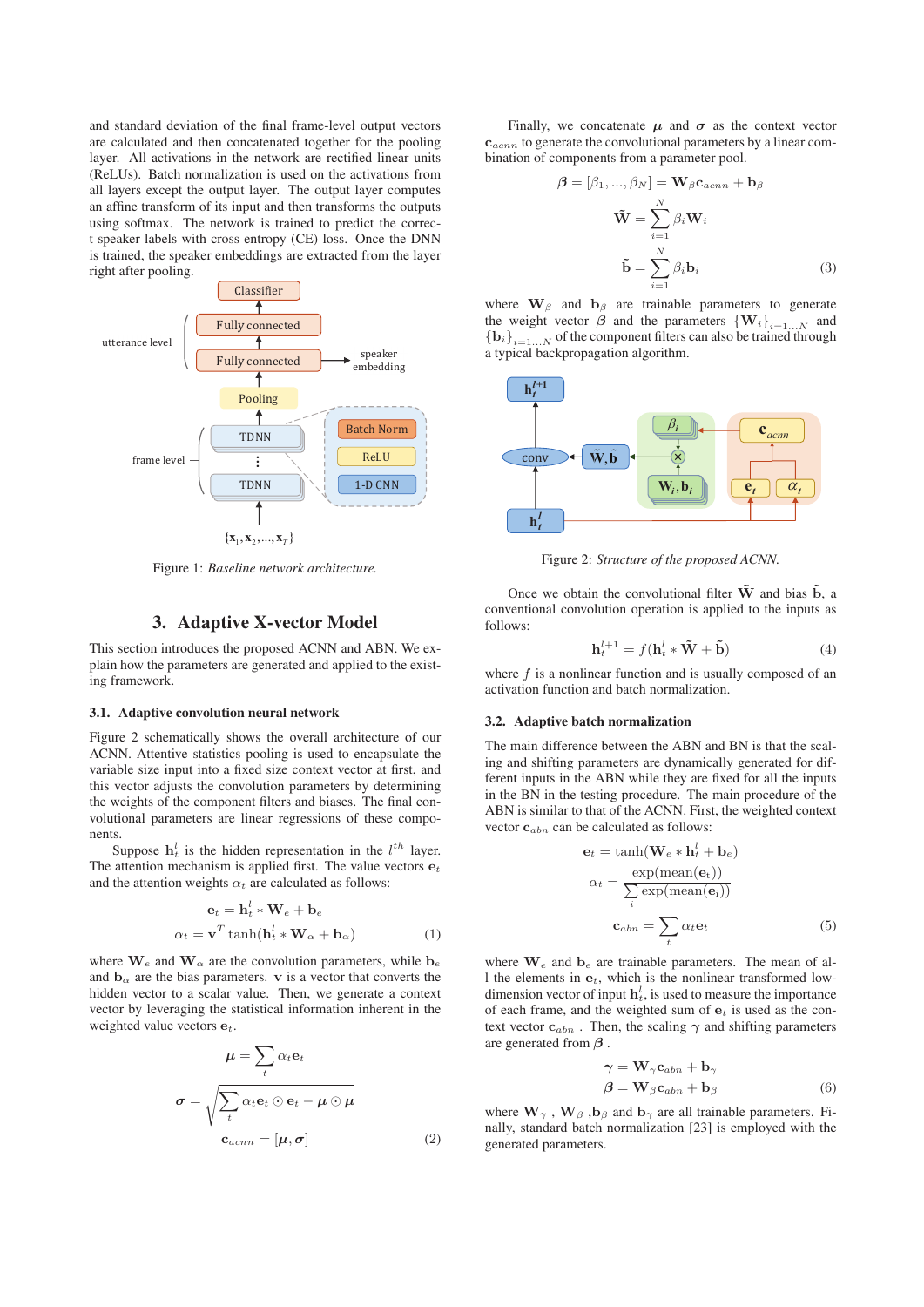# 4. Experiments and Discussion

## 4.1. Data set and evaluation metrics

All experiments are conducted on the SITW and VOiCES datasets. For the SITW dataset [24], there are two standard datasets for testing: dev. core and eval. core. We use both sets to conduct the experiments. The VoxCeleb database [25], including the VoxCelebb1 and VoxCeleb2, is used for training. Since a few speakers are included in both the SITW and Vox-Celeb datasets, these speakers are removed from the training dataset.

The VOiCES dataset for the speaker verification task is described in the "VOiCES from a Distance Challenge 2019" [26]. The development dataset contains 15,904 noisy and far-field speech segments from 196 speakers. The evaluation set consists of 11,392 distant recordings from different microphone types and different rooms, both of which could be more challenging than those featured in the development set.

Due to the background noise, reverberation, laughter and acoustic artifacts contained in speech data, the data augmentation techniques described in [3], including adding additive noise and reverberation data, are applied to improve the robustness of the system. Because there is a possibility that there will be an overlap between the MUSAN [27], which is a publicly available augmentation dataset, and the VOiCES dataset, babble noise is not created for augmentation. In summary, there are a total of 2,236,567 recordings from 7185 speakers for training, including approximately 1,000,000 randomly selected augmented recordings. Note that the training data for VOiCES are consistent with those for the SITW dataset.

The results are reported in terms of three metrics: the equal error rate (EER), the minimum of the normalized detection cost function (minDCF) and the actual detection cost function (act-DCF). The minDCF has two settings: one with a prior target probability  $P_{tar}$  set to 0.01 (DCF(10<sup>-2</sup>)) and the other with a  $P_{tar}$  set to 0.001 (DCF(10<sup>-3</sup>)).

#### 4.2. Features

We select 30-dimensional MFCC features containing delta and delta-delta coefficients as the input acoustic features. Each M-FCC feature is extracted from the speech signal with a 25 ms window and a 10 ms frame shift. Each feature is meannormalized over a 3 s sliding window, and energy-based VAD is employed to filter out non-speech frames. The acoustic features are randomly cropped to lengths of 2-4 s, and 128 utterances with the same duration are grouped into a mini-batch. Data processing is implemented with the Kaldi toolkit [28].

### 4.3. Model configuration

All neural networks are implemented using the TensorFlow toolkit [29]. The network is optimized using the Adam optimizer, and the learning rate gradually decreases from 1e-3 to 1e-4. If not specified, all of the setups are the same as the baseline system. Other configurations of each system are listed as follows:

x-vector:This is a deep embedding learning baseline system. Only the fifth hidden layer has 1536 nodes, while the other layers have 512 nodes. The kernel sizes of the first five layers are 5, 3, 3, 1 and 1, while the dilation rates are set to 1, 2, 3, 1 and 1 respectively. The same type of L2 weight decay and batch normalization as described in [30] are used in the baseline system to prevent overfitting.

ACNN:In this system, the ACNN is only applied in the fourth frame-level layer. Such a setup can achieve satisfactory results with a minimum increase in parameters. The hidden dimensions of both **W***<sup>e</sup>* and **W***<sup>α</sup>* in Eq. (1) are set to 256. The number of component filters N in Eq. (3) is chosen to be 4.

ABN:All frame-level layers employ the ABN in this system. The hidden dimension of **W***<sup>e</sup>* in Eq. (5) is set to 256. Note that the utterance-level layers use the conventional BN, and other setups are exactly the same as the baseline system.

ACNN&ABN:Both the ACNN and ABN are employed in this system. The ACNN is employed in the fourth layer, while the ABN is used in the remaining frame-level layers. The setup is consistent with the abovementioned ACNN and ABN systems.

Fusion:The complementarity between the above two different adaptive learning methods at the score level is also investigated here. We only report the results using the score fusion of the ACNN and ABN with equal weights

#### 4.4. PLDA Backend

The DNN embeddings are centered using the training set and are projected to a low-dimensional space using LDA at first. The dimensions of the x-vectors are reduced to 100 for both datasets. After length normalization, we select the longest 200,000 recordings from the training set to train the PLDA backend. The backend classifier is implemented with the Kaldi toolkit.

#### 4.5. Results and analysis



Figure 3: *DET curve comparison for the evaluation set of SITW and VOiCES.*

Table 1 presents the results of different systems on the SITW and VOiCES datasets. It can be observed that the system applying either the ACNN or ABN outperforms the x-vector baseline system. On the SITW dataset, these two systems can both improve the baseline by approximately 10% ∼ 19% for all evaluation metrics. For the VOiCES dataset, the ACNN achieves at most 21% relative improvements over the baseline in terms of minDCF and actDCF, while the ABN achieves at most 17% relative improvements in terms of EER. The ACNN&ABN system can obtain some further performance improvement over the ACNN and ABN systems, especially on the SITW dataset.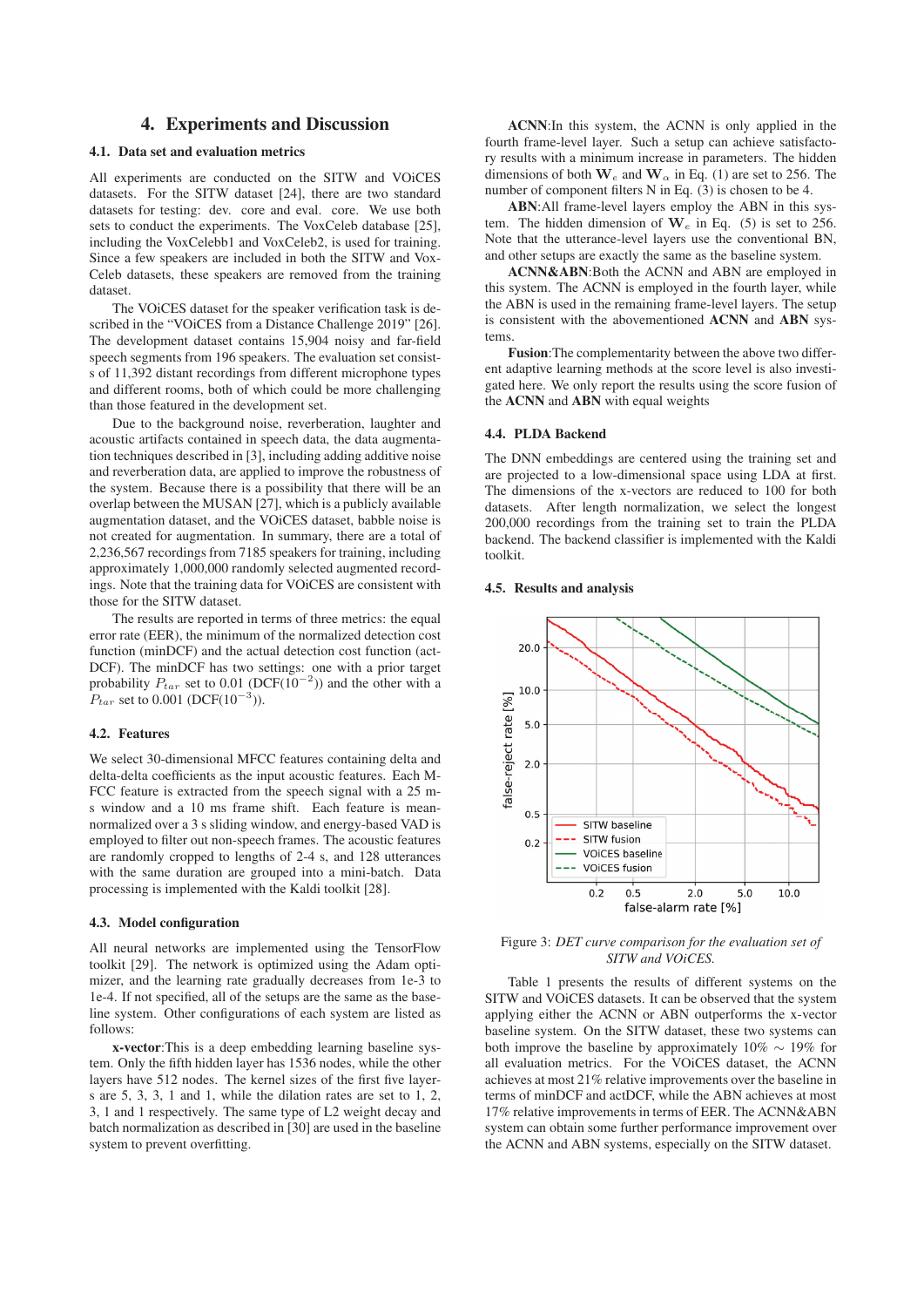Table 1: *Results of different systems on the SITW and VOiCES datasets. DCF2, DCF3 and aDCF refer to DCF(10*−<sup>2</sup>*), DCF(10*−<sup>3</sup>*) and actDCF, respectively. Impr denotes the relative improvement of the best results with respect to the baseline system.*

|                | <b>SITW</b> |        |        |      |                  |        | <b>VOICES</b> |        |        |            |        |         |
|----------------|-------------|--------|--------|------|------------------|--------|---------------|--------|--------|------------|--------|---------|
| <b>Systems</b> |             | Dev    |        |      | Eval             |        |               | Dev    |        |            | Eval   |         |
|                | EER         | DCF2   | DCF3   | EER  | DCF <sub>2</sub> | DCF3   | <b>EER</b>    | DCF2   | aDCF   | <b>EER</b> | DCF2   | $a$ DCF |
| x-vector       | 2.88        | 0.2956 | 0.4752 | 3.28 | 0.3063           | 0.4974 | 3.44          | 0.3952 | 0.4925 | 8.34       | 0.6203 | 0.7299  |
| <b>ACNN</b>    | 2.54        | 0.2389 | 0.4126 | 2.73 | 0.2824           | 0.4430 | 3.25          | 0.3346 | 0.3663 | 7.57       | 0.5553 | 0.5800  |
| <b>ABN</b>     | 2.35        | 0.2444 | 0.4110 | 2.90 | 0.2765           | 0.4380 | 2.87          | 0.3206 | 0.4060 | 7.47       | 0.5709 | 0.6167  |
| ACNN&ABN       | 2.35        | 0.2317 | 0.3693 | 2.54 | 0.2687           | 0.4233 | 2.73          | 0.3263 | 0.4291 | 7.12       | 0.5676 | 0.6090  |
| Fusion         | 2.12        | 0.2264 | 0.3768 | 2.60 | 0.2650           | 0.4106 | 2.71          | 0.2841 | 0.3060 | 7.03       | 0.5114 | 0.5182  |
| Impr. $(\%)$   | 26          | 23     | 21     | 21   | 13               | 17     | 21            | 28     | 38     | 16         | 18     | 29      |

Table 2: *Comparison results of the proposed ACNN system using different setups. Except for the parameter N, the rest of the setup is consistent with the ACNN system described in section 4.3.*

| <b>SITW</b>      |            |                  |                               |     | <b>VOICES</b>     |  |      |                  |                   |      |                   |  |
|------------------|------------|------------------|-------------------------------|-----|-------------------|--|------|------------------|-------------------|------|-------------------|--|
| <b>Systems</b>   |            | Dev              |                               |     | Eval              |  |      | Dev              |                   |      | Eval              |  |
|                  | <b>EER</b> | DCF <sub>2</sub> | DCF3                          | EER | DCF2 DCF3         |  | EER  | DCF <sub>2</sub> | aDCF              | EER  | DCF2 aDCF         |  |
| $ACNN(N=2)$ 2.35 |            |                  | $0.2379$ $0.3995$ $2.82$      |     | 0.2871 0.4457     |  | 3.25 | 0.3557 0.4083    |                   | 7.87 | 0.5677 0.6144     |  |
| $ACNN(N=4)$ 2.54 |            |                  | $0.2389$ $0.4126$ <b>2.73</b> |     | $0.2824$ $0.4430$ |  | 3.25 |                  | $0.3346$ $0.3663$ | 7.57 | $0.5553$ $0.5800$ |  |
| $ACNN(N=6)$ 2.54 |            |                  | 0.2595 0.4060 3.01            |     | 0.2828 0.4562     |  | 2.99 | 0.3752 0.4764    |                   | 7.95 | 0.6158 0.7067     |  |
| $ACNN(N=8)$ 2.58 |            |                  | $0.2547$ $0.4234$ $2.82$      |     | 0.2855 0.4558     |  | 3.24 |                  | 0.3698 0.4321     | 7.74 | 0.6126 0.6847     |  |

Among all of the above systems, the fused system achieves the best performance especially in terms of the actDCF, which improves over the baseline by nearly 38% and 29% on the development set and the evaluation set of VOiCES, respectively. Figure.3 depicts the detection error trade-off (DET) curves of the baseline and the fusion systems, and obvious improvements can be observed.

Note that we only employ the ACNN in the fourth framelevel layer for two reasons. In the ACNN, the number of parameters is usually several times highter than the number of parameters in the CNN because each component filter is the same size as that in the CNN. The fourth frame-level layer has the minimum convolution kernel size and hidden dimension in our systems. Applying the ACNN in such a layer only causes an approximate 9% increase in parameters, while applying it in any other layer causes at least a 27% increase in parameters with respect to the baseline. On the other hand, the three bottom frame-level layers model long-term temporal dependencies with time delay and the frame-level feature representations are not high-level enough to reflect all kinds of information in high-dimensional abstract space.

The hyperparameter N in Eq. (3) controls the number of component filters. The experimental results with different N values are listed in Table 2. There is a larger gap between the development set and evaluation set with N=2. This means that too few component filters cannot guarantee the generalizability of the model. Generally the system with N=4 achieves the best performance. Therefore, N=4 is set in our experiments.

To test the effectiveness of the proposed ACNN and AB-N in different speech environments, we select clean utterances and degraded utterances from the SITW dataset that are naturally degraded with noise, compression and reverberations. The trials were divided into 4 groups according to the speech quality and marked as "clean", "noise", "codec" and "reverb" respectively. The results in Table 3 and 4 show that both the ABN and ACNN achieve significant improvements under all conditions. This comparison demonstrates that the proposed algorithms are robust to environment types and speech quality.

Table 3: *Comparison results of the SITW development set under different conditions.*

|                     | $\cdot$ |       |       |        |
|---------------------|---------|-------|-------|--------|
| <b>Systems</b>      | Clean   | Noise | Codec | Reverb |
| x-vector            | 3.23    | 2.68  | 3.09  | 2.44   |
| <b>ACNN</b>         | 3.23    | 2.17  | 2.59  | 2.37   |
| <b>ABN</b>          | 1.61    | 1.92  | 2.59  | 2.08   |
| <b>ACNN&amp;ABN</b> | 2.42.   | 2.22. | 2.45  | 1.94   |

Table 4: *Comparison results of the SITW evaluation set under different conditions.*

| <b>Systems</b>      | Clean | Noise | Codec | Reverb |
|---------------------|-------|-------|-------|--------|
| x-vector            | 4.82  | 2.83  | 3.82  | 2.80   |
| <b>ACNN</b>         | 4.42  | 2.37  | 2.96  | 2.47   |
| <b>ABN</b>          | 4.02  | 2.62  | 3.09  | 2.47   |
| <b>ACNN&amp;ABN</b> | 4.02  | 2.23  | 3.36  | 2.32   |

# 5. Conclusions

In this study, we employ adaptive mechanisms in the DNN embedding system to adaptively utilize the information of inputs. More specifically, the ACNN is introduced into the frame-level layers where the output representations are carefully modulated by adaptively estimating the convolution filters and biases. Such a mechanism helps to obtain more expressive features. Furthermore, the batch normalization layer is enhanced by dynamically generating the shifting and scaling parameters. The experimental results demonstrate that the adaptive mechanics outperform the conventional x-vector baseline. The proposed two methods have obvious complementarity with each other especially at the score level.

## 6. Acknowledgements

This work was partially funded by the National Natural Science Foundation of China (Grant No. U1836219) and the National Key Research and Development Program of China (Grant No. 2016YFB100 1303).